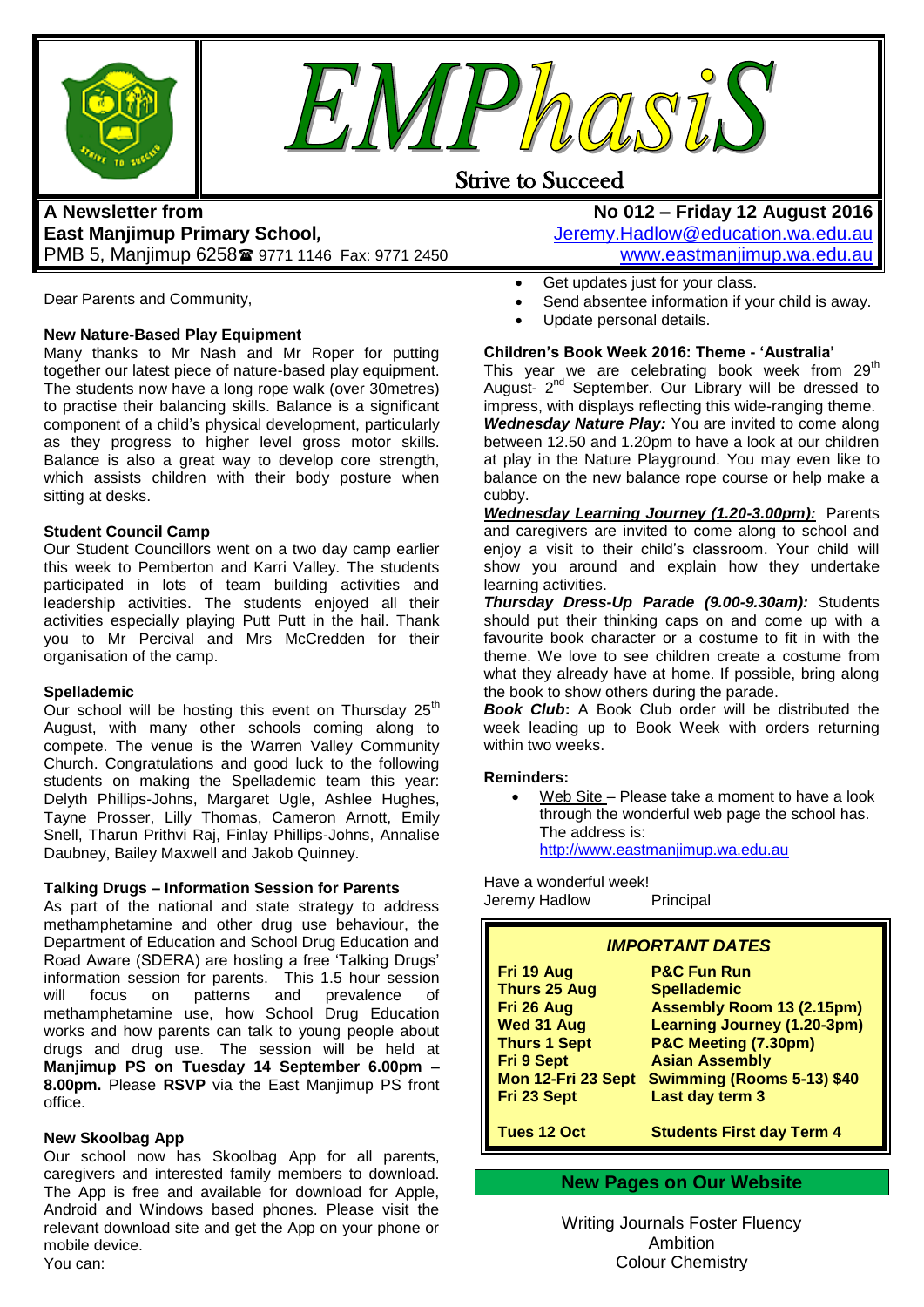#### **KINDY ENROLMENTS**



*Enrolments are now open for 2017 for*  Kindergarten children who are turning 4, born between 1 July 2012 to 30 June 2013.

Application forms are available from the front office. Please return **asap** so that we can begin preparation for next year. Please bring along your birth certificate and immunization records.

#### **P&C NEWS**

Did you know.......EMPS P&C has a working relationship with NAB. If you take out a new home loan with NAB or refinance from another bank to NAB Manjimup they will make a donation to EMPS P&C on your behalf. eg. A \$250000 loan equals a donation of \$1000. There are no additional costs to you! For more information please contact a P&C member or NAB Manjimup on 9771 7520. (No personal information is collected by EMPS P&C)



#### **STARS OF WEEK 3 INTEGRITY**

**BRADLEY HOWLETT** Bradley is beginning to show more maturity in his actions and reactions. Good to see improved behaviour.

**KELLY BROWNE** for always displaying a honest and reliable attitude towards her classmates.

**Cooper Rayson** for always doing what you know is right and showing good moral character. Well done! **LILI YLIOFF** for demonstrating to all our class quality behaviour. What a girl!

**BRYN PERRELLA** for his honest approach to all that he does. He is reliable and trustworthy.

**SAM FOORD** for always being organised in the morning and staying on task throughout the day. **CEJAY BROWN** for knowing what is right and making appropriate choices.

**Dexi Mahinay** for being a kind, caring and honest classmate. Top effort and great attitude Dexi! **MASON GOODRIDGE** Mason knows what is "right"

and makes positive choices. Well done!



**STARS OF WEEK 4 RESPECT**

**Tayla Minchin** always responsible, always polite, always helpful.

**Harvey pianta** is respectful and considerate towards others. Well done!

**Rebekah Msapenda** you treat your peers and teachers with courtesy and respect.

**Nikolas Fenning** for being a considerate member of the class who strives to help others.

**JASPER PESKETT** for being a helpful and caring person who also treats all classroom members with respect.

**Kaylee O'Breza** for being a kind, thoughtful and respectful student.

**KOBY BROWN** for always showing consideration and kindness towards others in and out of the classroom. **Dexi Mahinay** for being a highly valued classmate. Thank you for your kindness and caring attitude **GRACE PATTERSON** for her friendly and kind manner. She gets along with everyone!

| <b>FACTION VALUES SHIELD</b> |                                         |     |  |
|------------------------------|-----------------------------------------|-----|--|
| <b>GREEN</b>                 | Lilly Podziuka / Montana Hort           | 109 |  |
| <b>GOLD</b>                  | Jessica Leoni-Arnott / Paige Kirk       | 77  |  |
| <b>BLUE</b>                  | <b>Shelly Towler / Taylah Beedeison</b> | 67  |  |
| <b>RED</b>                   | <b>Avril Osboine / Josh Crosby</b>      | 109 |  |

| <b>ATTENDANCE AWARD</b> |         |                   |  |  |
|-------------------------|---------|-------------------|--|--|
| <b>WEEK</b>             | CLASS   | <b>PERCENTAGE</b> |  |  |
|                         | Room 13 | 95.36%            |  |  |
|                         | Room 6  | 94.55%            |  |  |

#### *Manjimup Public Library*



It's Story Time Join us every Friday during school terms for songs, stories and craft. Rhyme time: Friday 10.30am Story time: Friday 11am Further information contact Manjimup Public Library on 9771 2895 or [manjilib@manjimup.wa.gov.au](mailto:manjilib@manjimup.wa.gov.au)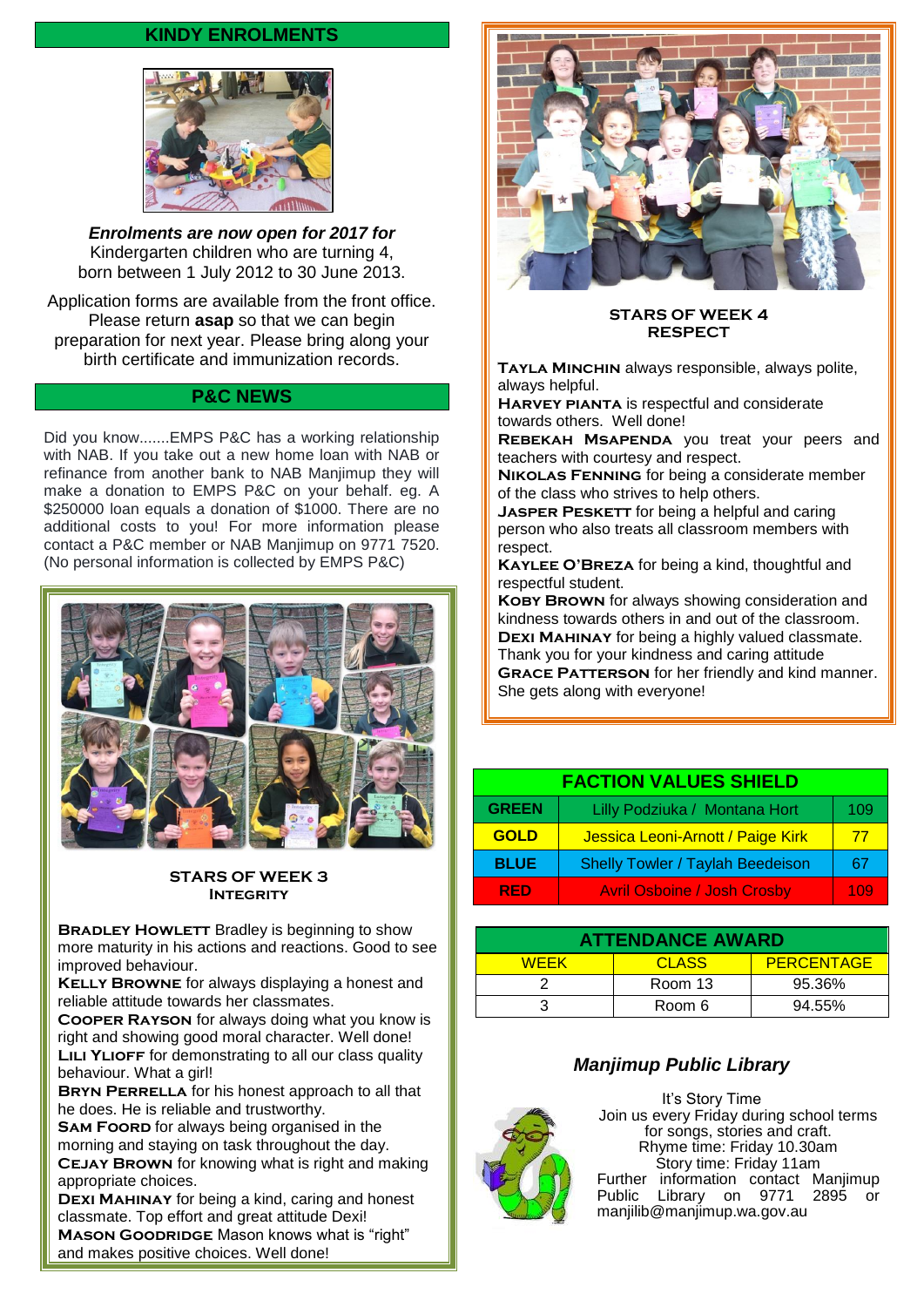#### *MERIT CERTIFICATES*

*Harjaap Dhanoa* for increased dedication to improving the quality of the work he produces. **Shelley Towler** for a much improved attitude towards

tackling and completing her school work.

*Elvis McCurdv* for his great attitude towards reading and the efforts he is putting into other areas of his learning. *Cejay Brown* for consistent effort and pride in his work. *Lucas Bennett* for a wonderful improvement in the neatness of his handwriting.

*Judy Bates* for settling in well and coming to school each day with a positive attitude.

*Gwennie Sewell* for being an enthusiastic learner and a great role model for our class.

*Alexis Green* for your fantastic progress and improvement with your reading.

*Kendra Thompson* for actively participating in class discussion and providing insightful comments.

*Madison French* for being enthusiastic and motivated in all areas of learning. Keep up the great work.

*Bronte Halden* for being a focussed, enthusiastic and self-motivated learner. You are AMAZING!

*Liam Adams* for being a focussed and attentive student. Great work, Liam.

*Tayne Prosser* for putting in extra effort at home to write great stories and construct amazing models.

*Craig Larsen* for your terrific attitude to learning. Well done Craig. Keep it up!

*Lorelei Farmer* for working to stay focussed during Physical Education lessons.

*Clayton Barber* for always being on task.

*Tahya Johnson* for determined effort and application in Mathematics.

*Lilly Osboine* for displaying a positive attitude in class towards her work!

*Callum Walsh* for always striving to achieve his best in all he does!

*Ava Pianta* for the maturity and positive attitude that is reflected in your social interactions and your work habits. *Allie Halden* for being an enthusiastic and switched on class member. Your positive attitude is infectious.

**Precious Lundberg** for her commitment to achieve in Indonesian by entering the NAILA competition.

*Ruby Membry* for working through her holidays to prepare for her NAILA speech competition entry.

*Hayley Pollitt* for her hard work and determination in preparing a speech for NAILA.



#### **NUDE FOOD MONDAYS**

Since 2012 we have proudly been a "Waste-Wise School" with a commitment to reducing the amount of rubbish that we send to landfill by reducing, reusing and recycling our rubbish. The majority of our food waste is now composted or used to feed our worms and chickens and we also recycle our used paper and cardboard. A lot of the rubbish that we produce that still goes to landfill is food packaging and our next challenge as a sustainable school is to reduce this considerably.

To reduce non-recyclable waste we will be holding a "Nude Food" Waste-Free Challenge on every Monday from now onwards. **On Mondays we ask that your child's recess snack and lunch contain as few items as possible that must be thrown away. Ideally, your child's lunchbox will have food that has no packaging and will contain only items that will be eaten, composted or recycled**. Reusable containers or resealable plastic bags are a handy way to pack a wastefree lunch. They also make it easy to buy food and drink in bulk (instead of in single-servings), which can save money over time.

The "Nude Food" Monday Challenge is one of our sustainability education initiatives and, by participating, students will have a better understanding of how we can all take action to reduce our waste. "Nude Food" Mondays will also save money and promote healthy eating as fresh food is generally healthier and cheaper than processed, packaged food.

**Thank you for supporting your child's participation in our 'Nude Food' Monday Challenge** and if you have any questions, comments or concerns in regard to this please don"t hesitate to contact Jeremy, Gordon or Robyn.

#### **COMMUNITY NEW**



#### *Manjin Rec Plaza*

Recreation and skate park designers CONVIC have developed a Draft Concept Design for the new multi-purpose recreation plaza to be located in Manjin Park in Manjimup.

The Draft Concept Design for the Manjin Recreation Plaza is open for public comment from **1 to 21 August 2016.**

Community feedback forums will be held on:

| Date                  | Time       | Location              |
|-----------------------|------------|-----------------------|
| Wed 17 August<br>2016 | $6 - 8$ pm | Manjimup Town<br>Hall |
| Wed 18 August<br>2016 | $4 - 6$ pm | Manjimup Town<br>Hall |

For more information and copies of the Draft Concept Design can be found at [http://www.manjimup.wa.gov.au/manjinrecplaza.](http://cp.mcafee.com/d/2DRPoQcCQm1RXIICzBNUSrhhhuvd7ar1EVd79J555VYQsFLI8CPpITW3tJDaIecrTEdZHpJB7Q1l_n7NnQb46n4nNnTTNMGMCeIaWO-UaITpvIMyyqennS3pISrdw0Btw8OlrmUNL4qCuRL5tw8Ox7Xb7WaqrdETjodCXCQPrNKVJUSyrh)

Between 1 and 20 August 2016,

copies can be collected from the Shire of Manjimup Administration Centre or viewed in the public libraries within the Shire of Manjimup.



Sharon Wilkinson

Community Development Officer (08) 9771 7777